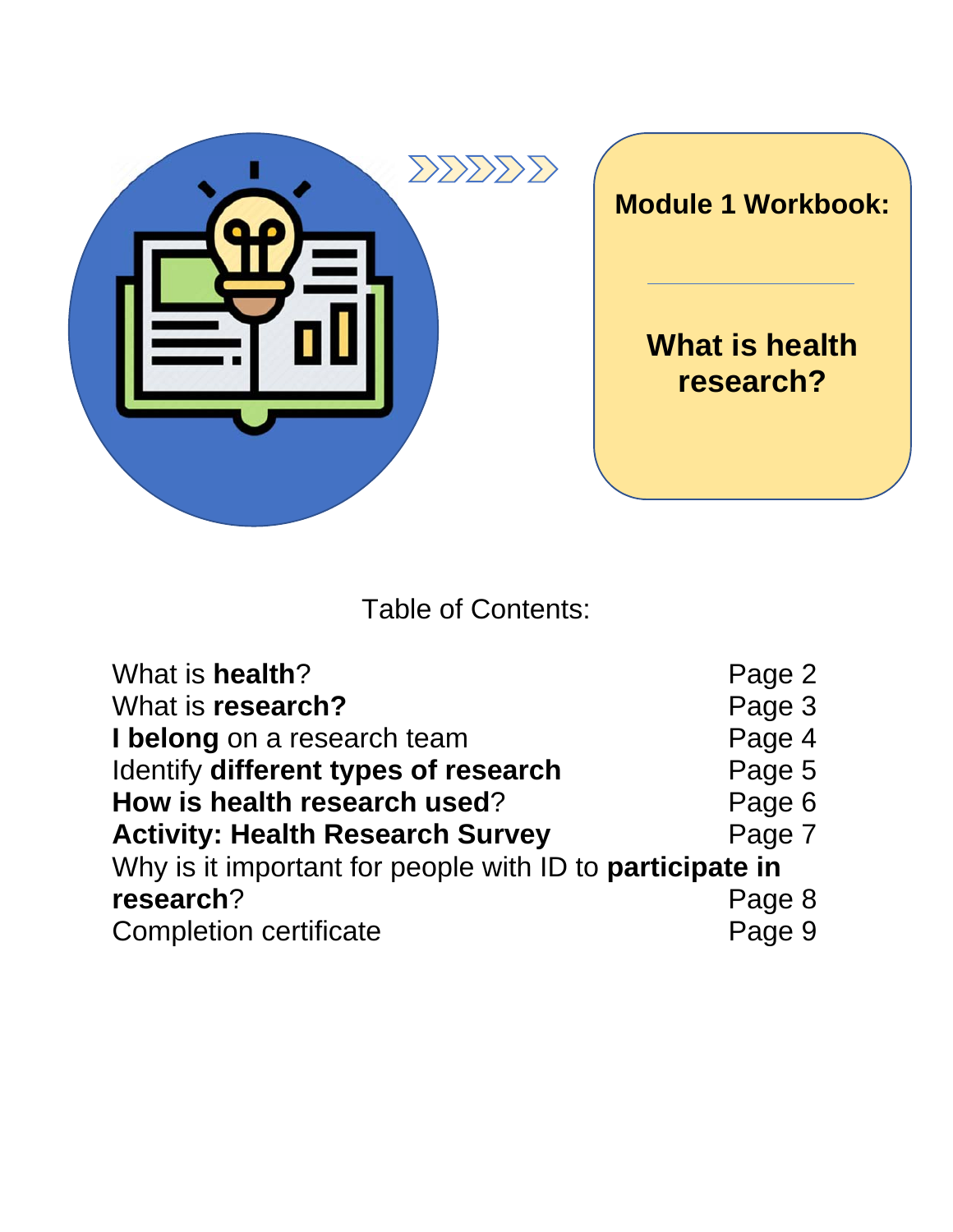#### **What is health?**

Use the box below to write or draw what health means to you. If you are using your computer, you can even use pictures from the internet. The pictures below are some examples of what health can mean to some people. **What does health mean to you?**



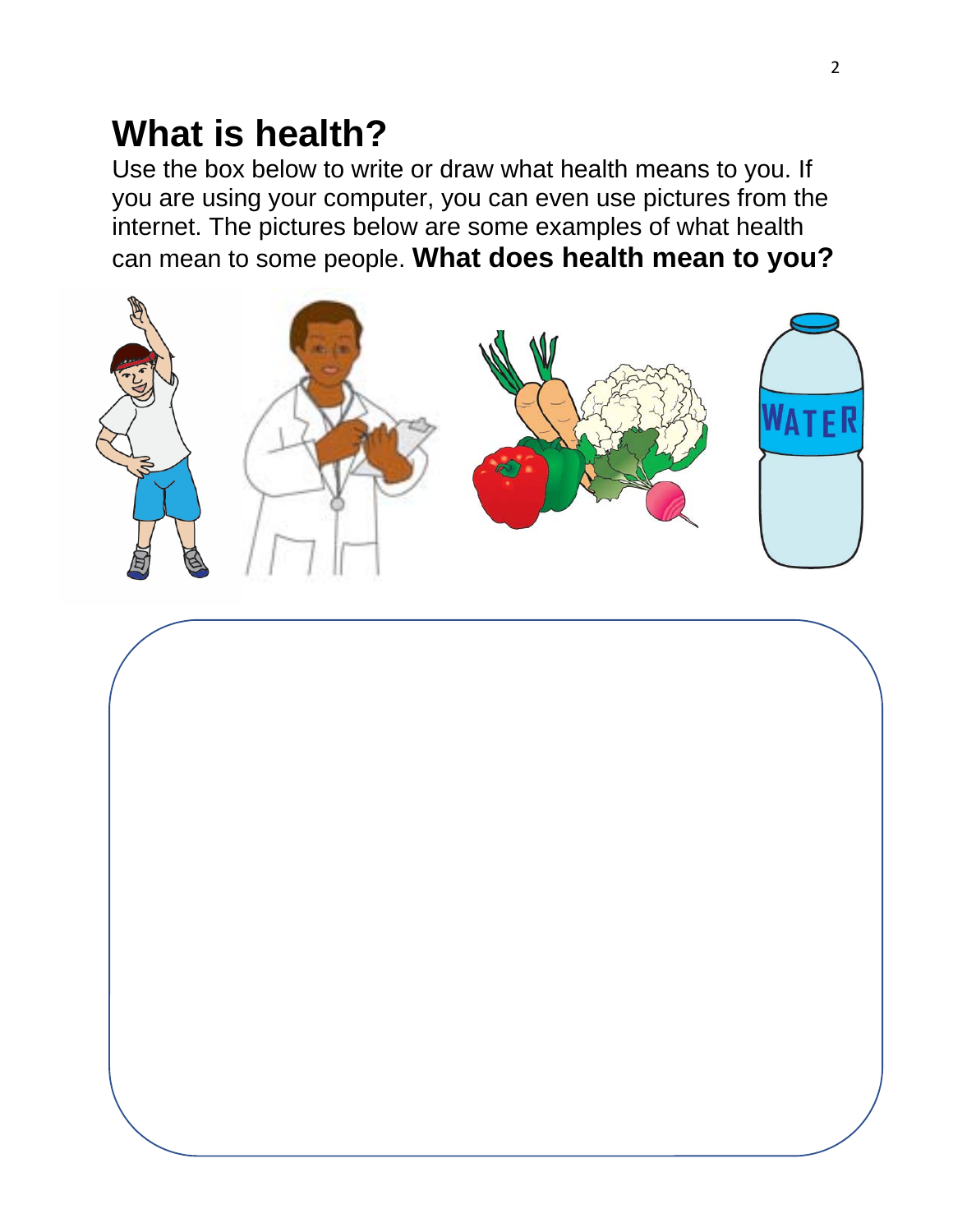## **What is research?**

Research is the process of asking meaningful questions to better understand things we are interested in learning about. There are three (3) steps to the research process.

#### **What are the three (3) steps of the research process?**



We can use online searches, like Google, to find answers to our questions. **What is one (1) thing you have researched using Google?** Use the box below to write or draw something that you have researched or looked up using the three steps of research in an online search.

| Step 1:          |  |
|------------------|--|
| <b>Step 2: _</b> |  |
| Step $3:$        |  |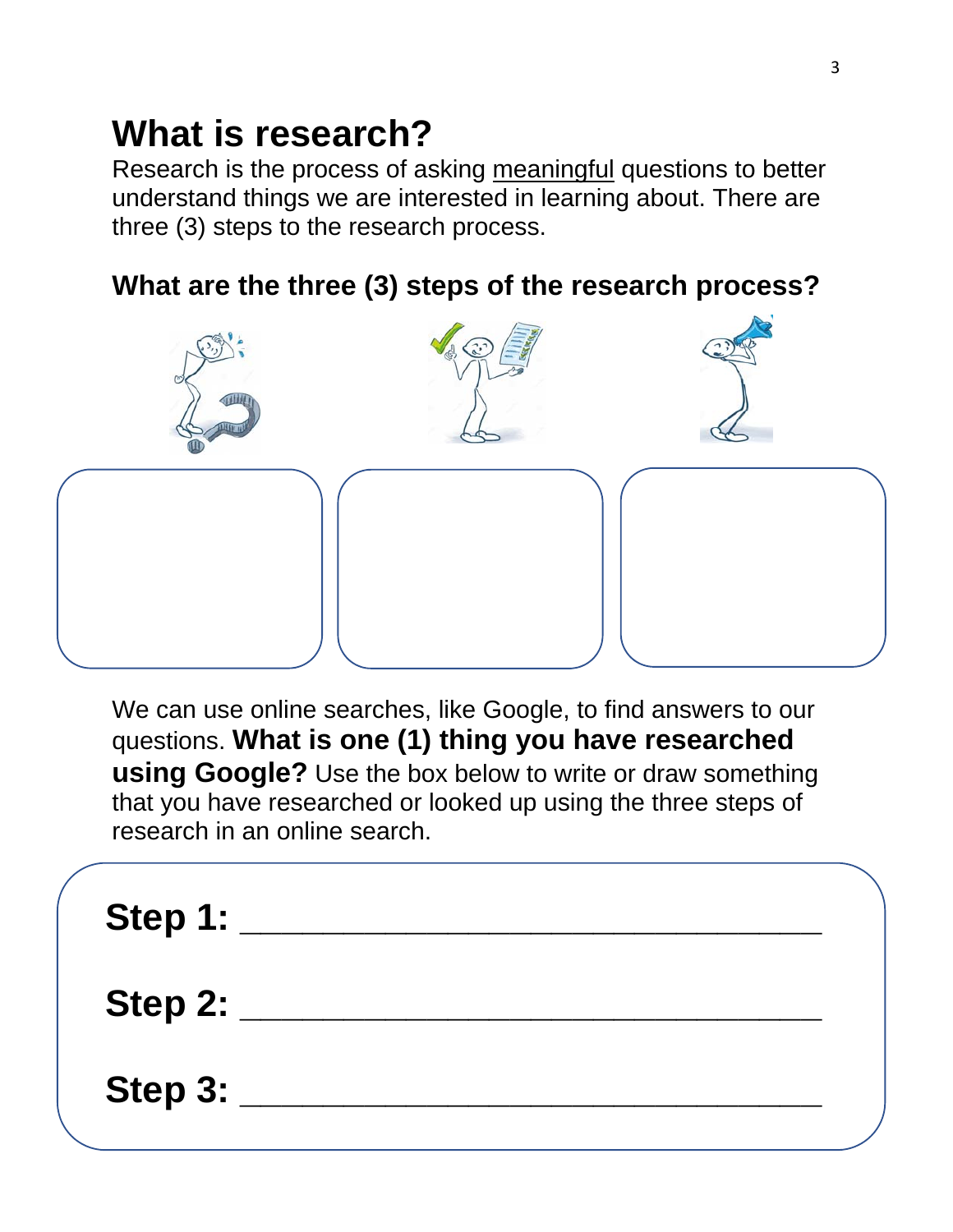## **I belong on a research team**

Use the box below to write or draw reasons why YOU belong on a research team. If you are using your computer, you can even use pictures from the internet.



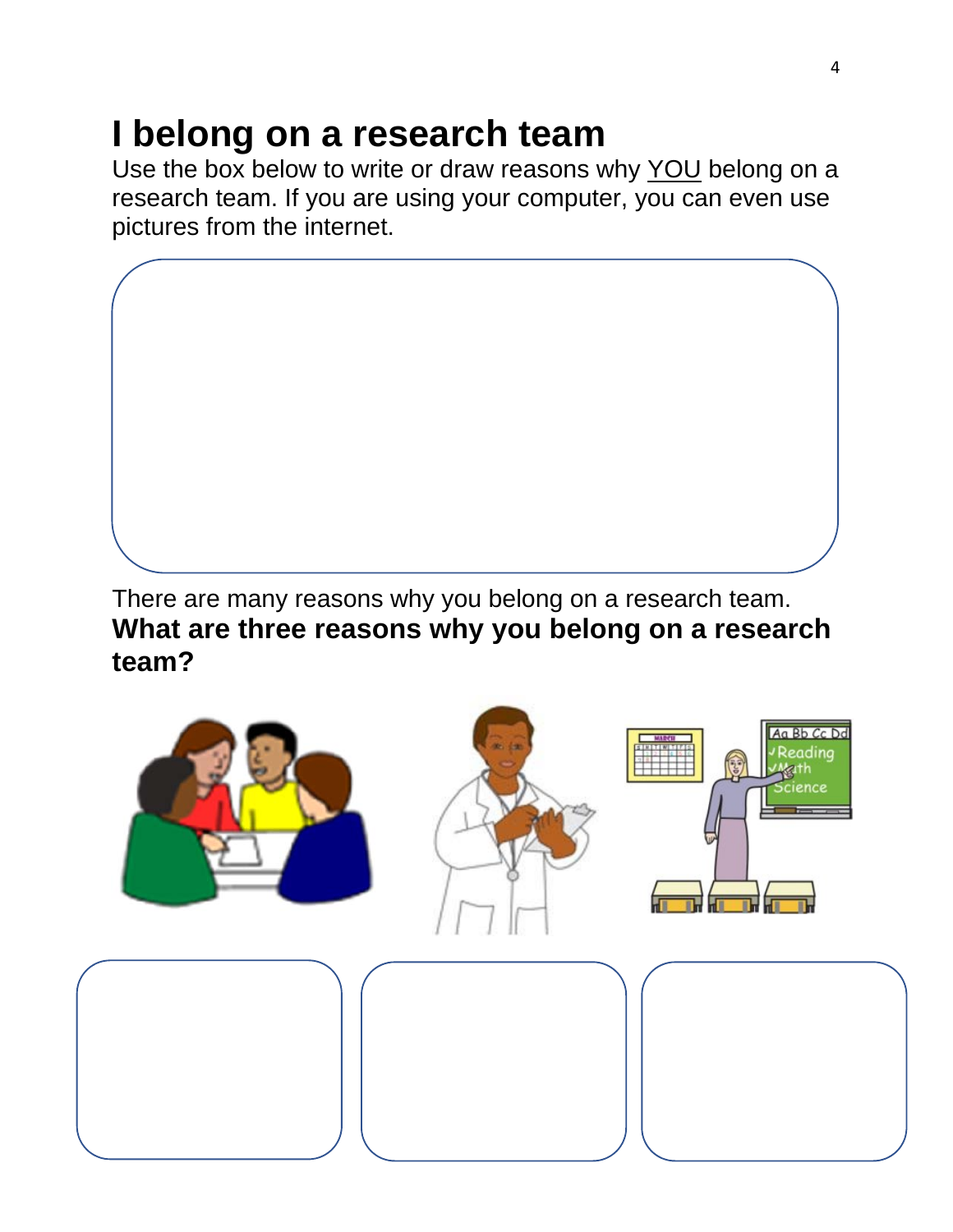## **Identify different types of research**

There are lots of different ways to do research and get involved with research. **What are the three (3) different types of research?** 



We can use the information we find from research in lots of different ways!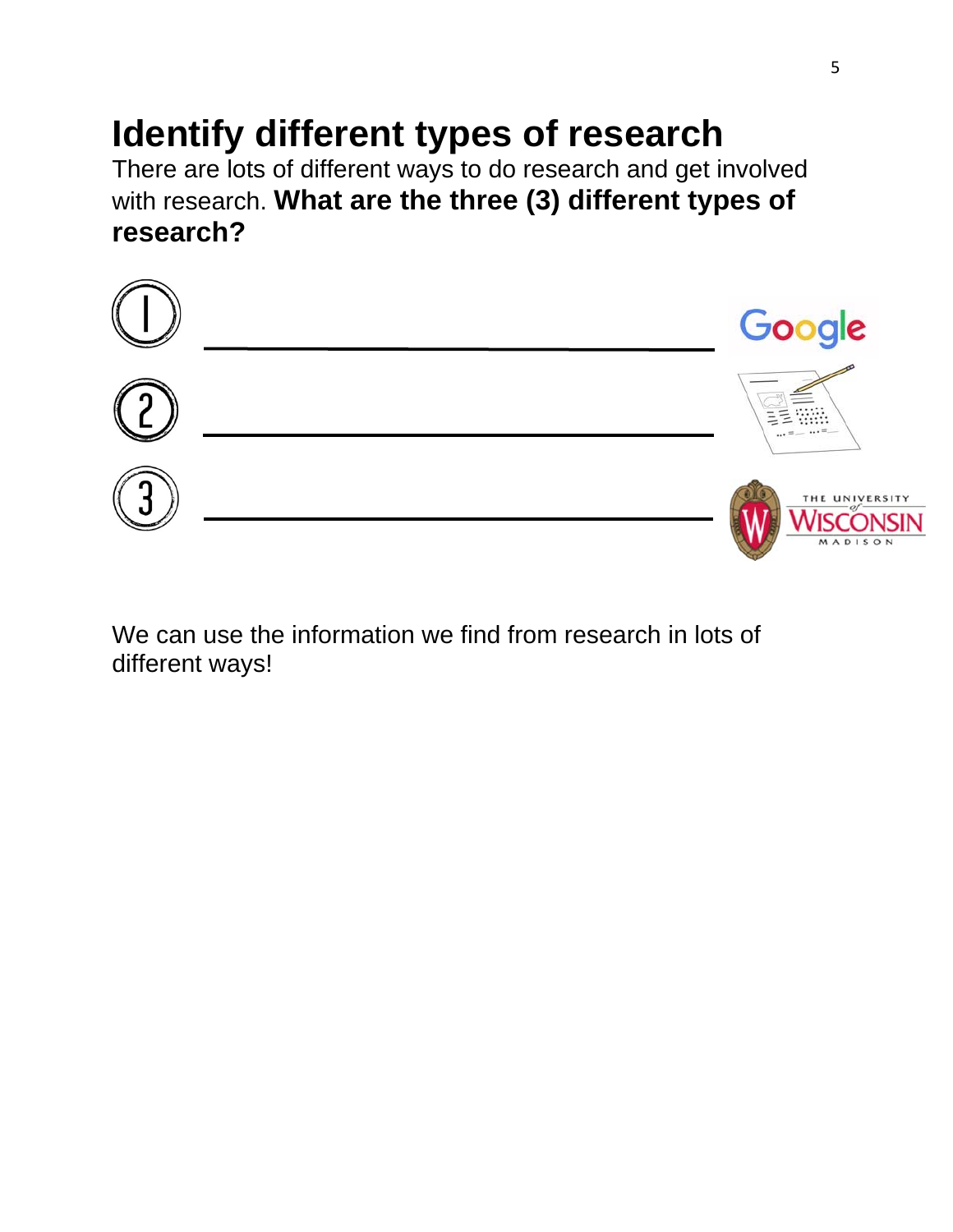# **How is health research being used?**

Research is being used in lots of different ways around us. Use the box below to write or draw to brainstorm how research is used. If you are using your computer, you can even use pictures from the internet.



Health research is being used to:



Secure funding for current & new programs



Show the impact and success of Special Olympics programs

Help to change policy & laws



Help doctors provide better care to help everyone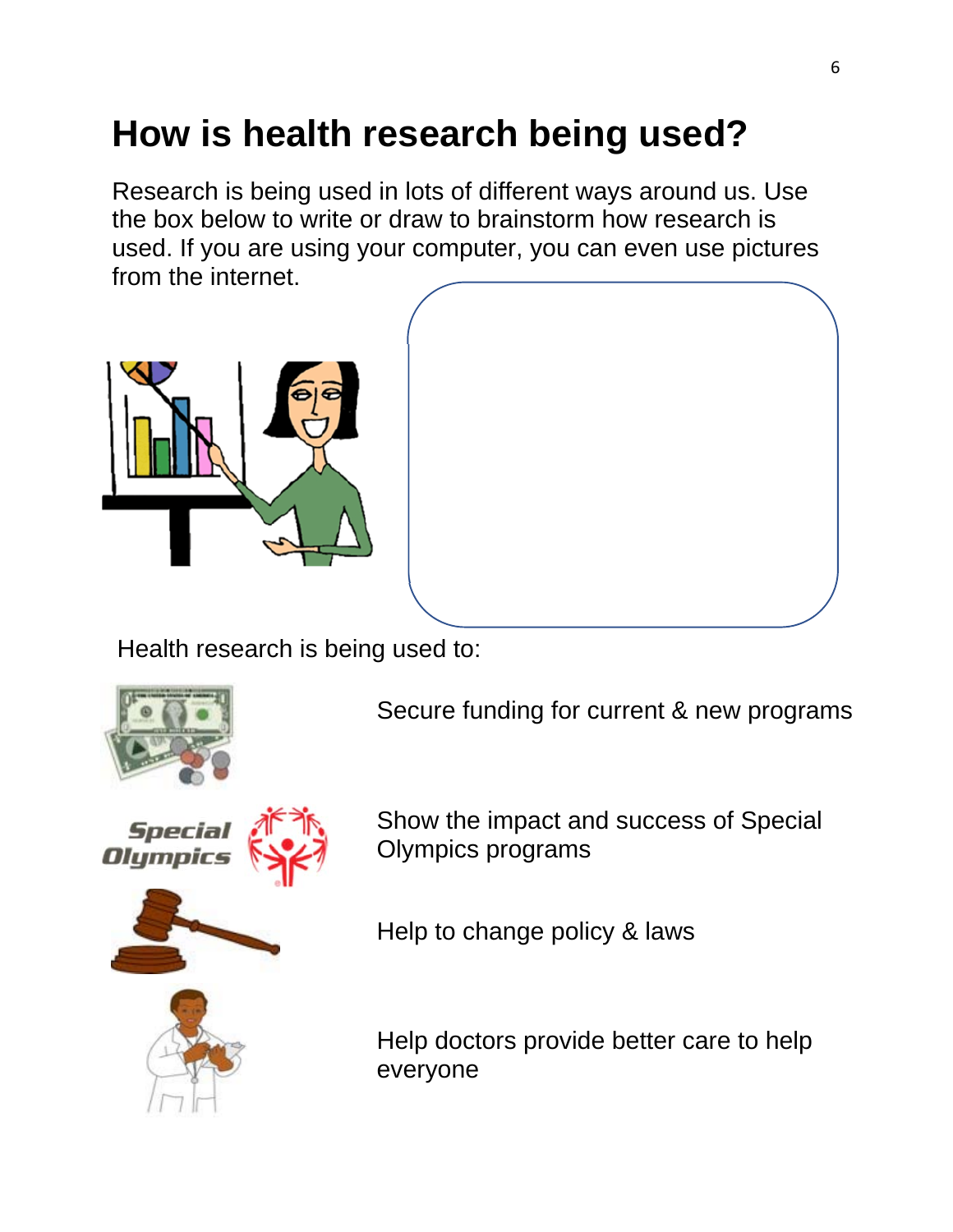## **Activity: Health Research Survey**

It's time for an activity and to do some research of our own through a survey. For each question, make an X in the box. Once you have answered all the questions, you can compare your answers to the national averages.

| <b>Question</b>                                                                                           | Yes | Sometimes | <b>No</b> | <b>National</b><br><b>Averages</b> |
|-----------------------------------------------------------------------------------------------------------|-----|-----------|-----------|------------------------------------|
| Do you drink at least 3, eight-<br>ounce glasses of water per<br>day?                                     |     |           |           | $2\frac{1}{2}$ glasses             |
| Do you exercise at least three<br>times per week?                                                         |     |           |           | 51%                                |
| Do you get at least seven<br>hours of sleep per night?                                                    |     |           |           | 65%                                |
| Do you go to the doctor at least<br>one time per year for an annual<br>check-up?                          |     |           |           | 85%                                |
| Do you go to the dentist at<br>least one time per year for a<br>check-up?                                 |     |           |           | 64%                                |
| When you go to the doctor, do<br>you go alone or does someone<br>go into the doctor's office with<br>you? |     |           |           |                                    |
| When you go to the doctor's<br>office, do you feel that the<br>doctor listens to you?                     |     |           |           |                                    |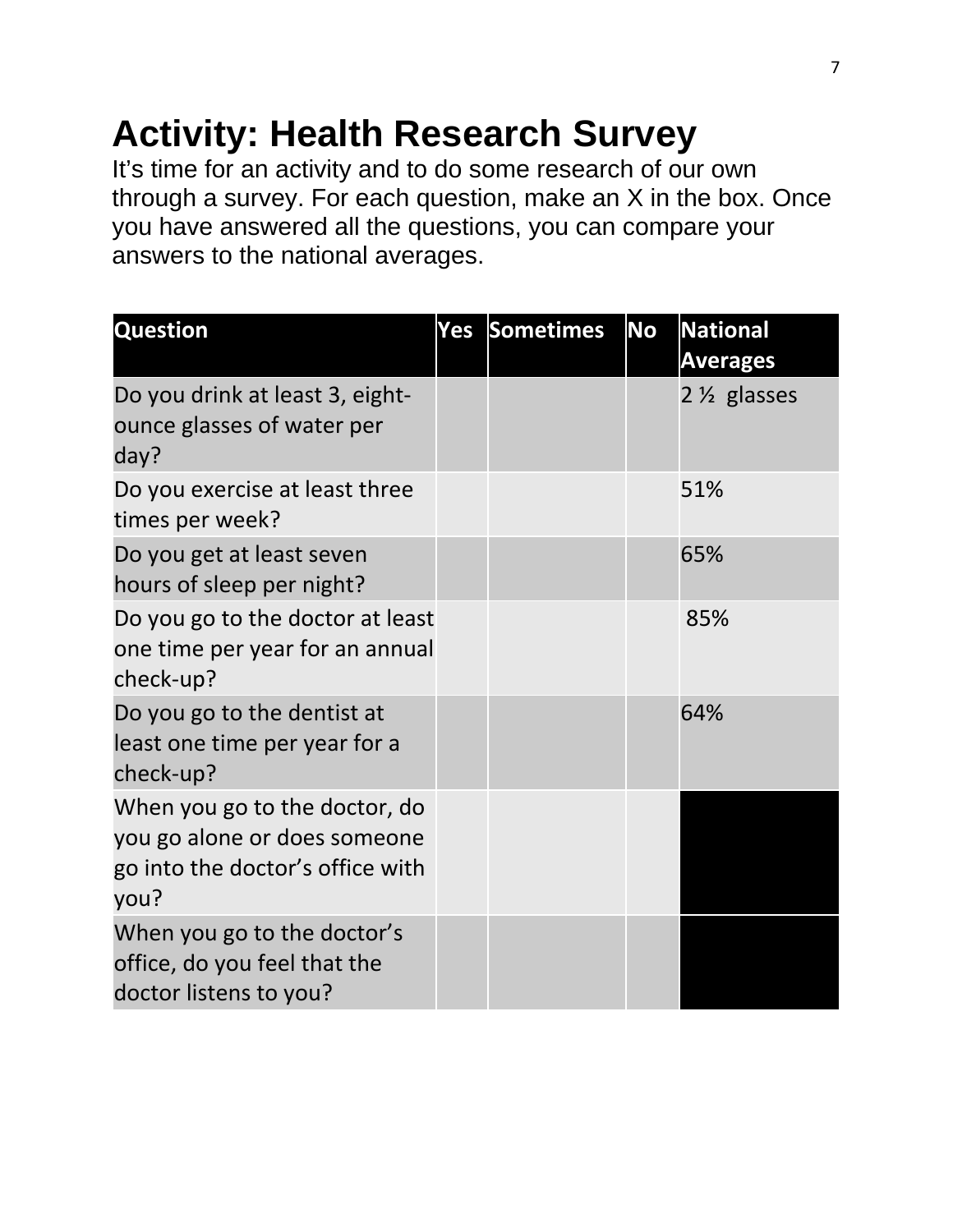## **Why is it important for people with ID to participate in research?**

It is important for everyone to participate in research. **Why should YOU participate in research?** Use the box below to write or draw to brainstorm why you should participate in research. If you are using your computer, you can even use pictures from the internet.